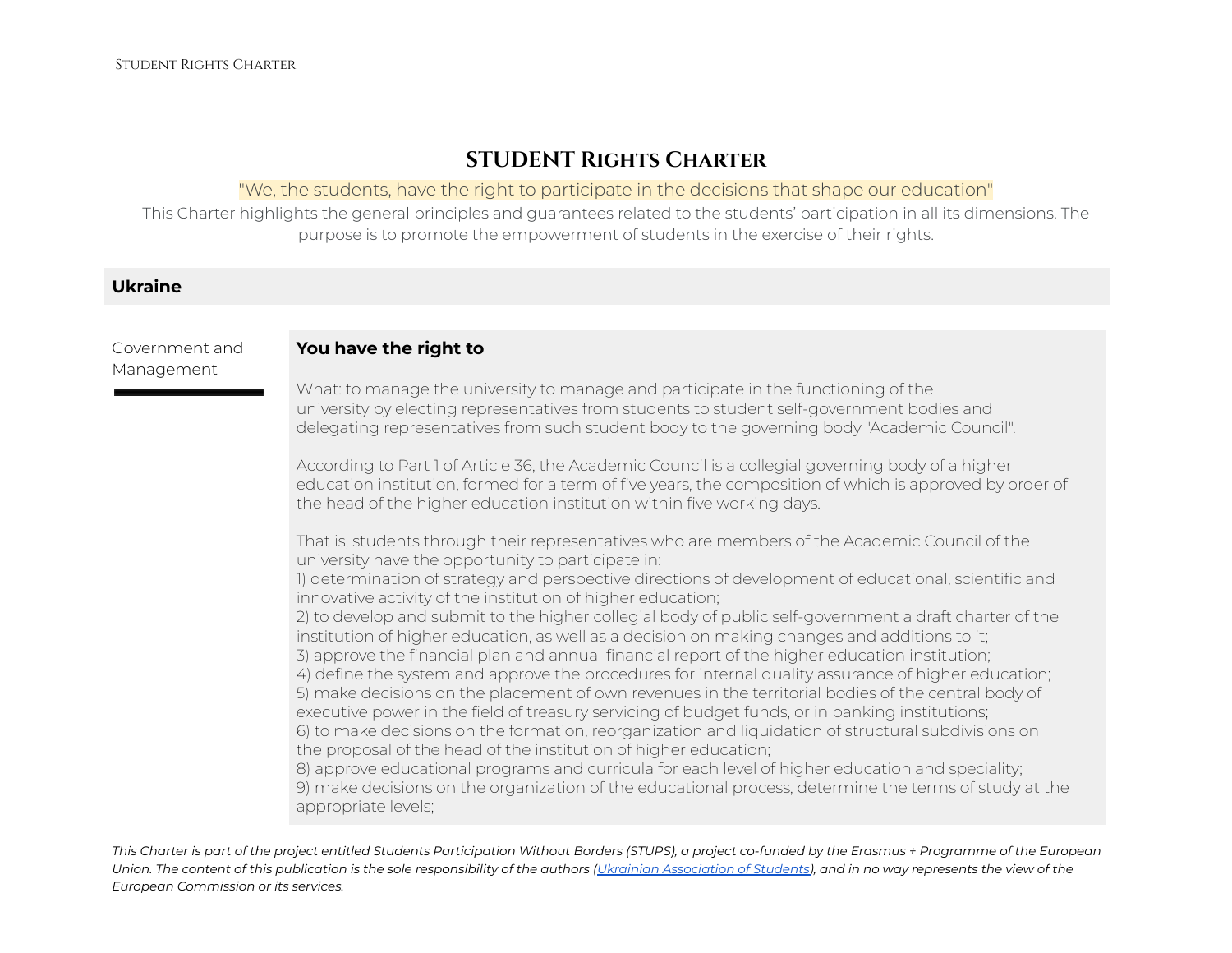10) approve the sample and procedure for the preparation of documents on higher education, including joint and double diplomas;

11) approves the main directions of scientific research and innovation;

12) evaluate the scientific and pedagogical activities of structural units;

13) assign academic titles of professor, associate professor and senior researcher and submit the relevant decisions for approval to the attestation board of the central executive body in the field of education and science;

14) make final decisions on the recognition of foreign documents on higher education, scientific degrees and academic titles during the employment of pedagogical, scientific, scientific-pedagogical and other employees, as well as during the enrollment of entrants;

14-1) to make final decisions on the recognition of documents on higher education issued by institutions of higher spiritual education, the statutes (provisions) of which are registered in the manner prescribed by law, when enrolling entrants;

15) Make a motion to recall the head of a higher education institution on the grounds provided by law, the charter of the higher education institution, the contract, which is considered by the higher collegial body of public self-government of the higher education institution;

16) to consider other issues of activity of the higher institution of higher education in accordance with it's charter.

According to Part 4, the number of such students in the Academic Council must be not less than 10% of the total membership of the Council.

Also, according to Part 2 of Art. 38 Students may join other advisory or consultative bodies on a voluntary basis, formed by the head of the higher education institution.

The highest collegial body of public self-government of a higher education institution is the general meeting (conference) of the labor collective, including elected representatives from among students (cadets) - This is provided by Part 1 of Art. 39 of the above law.

At least 15% of the total membership of such a body must be students of this university. In accordance with Part 5 of Art. 39: students through their representatives who are members of the Supreme Collegiate Body of Public Self-Government have the opportunity to: 1) to approve the charter of the institution of higher education or changes (additions) to it upon the submission of the Academic Council of the institution of higher education; 2) hear annually the report of the head of the institution of higher education and evaluate its activities;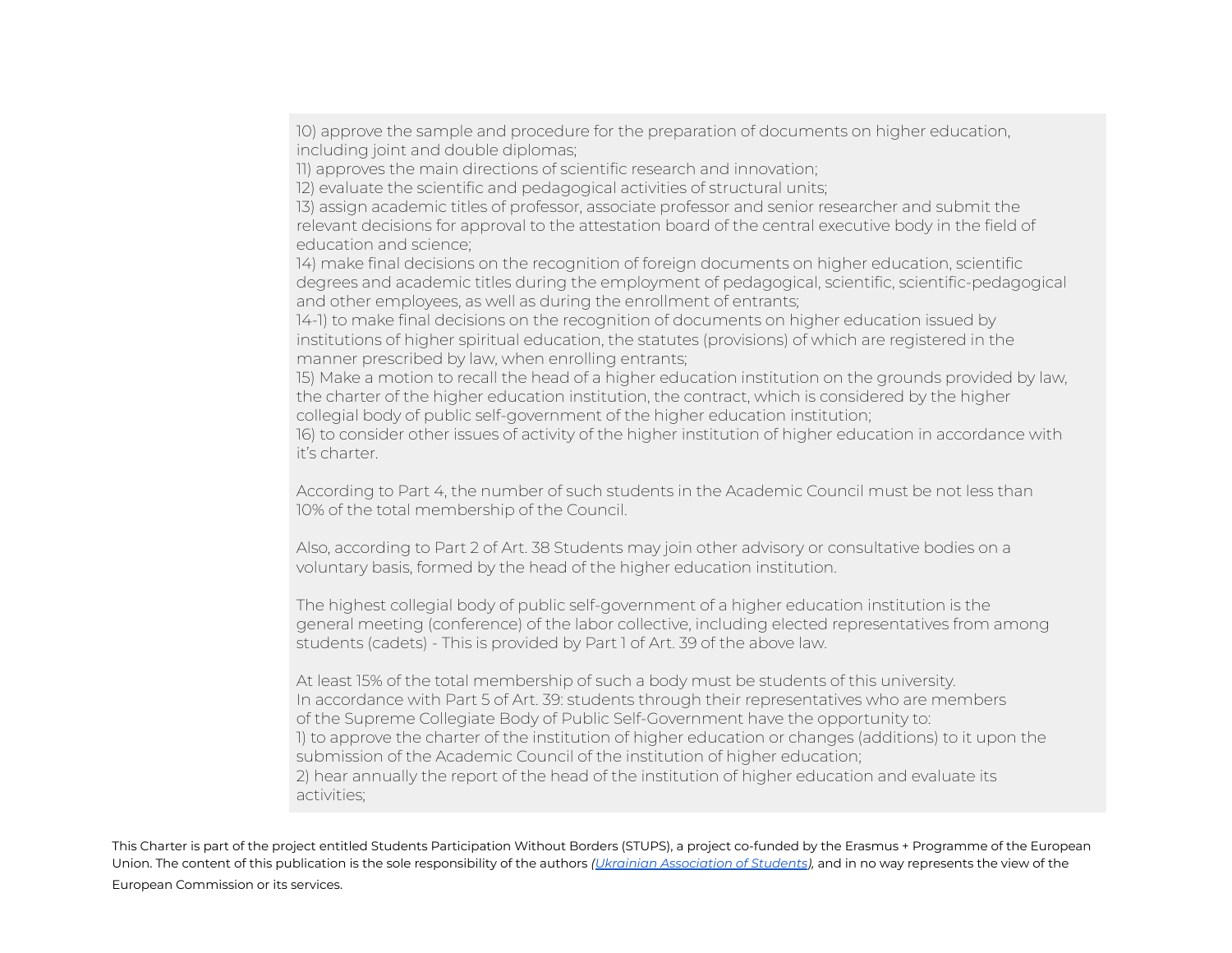3) elect a commission on labour disputes in accordance with labour legislation;

4) consider the issue of early termination of the powers of the head of the institution of higher education upon the substantiated submission of the supervisory or academic council of the institution of higher education;

5) approve the rules of procedure of the institution of higher education and the collective agreement; 6) consider other issues of a higher education institution.

In accordance with Part 10 of Art. 39 Such a body of public self-government can function at the level of faculties, institutes and other structural units of universities.

The highest body of student self-government is the general meeting (conference) of students.

Where: Ukraine

When/How often: Students and universities themselves determine the procedure for exercising such rights in accordance with internal rules and traditions, as universities in Ukraine have gained autonomy and some independence after the adoption of the above-mentioned Law of Ukraine "On Higher Education".

How: The above-mentioned autonomy affects "how when, where and how often" students can enjoy such rights. Thus, depending on the university, the answers to such questions may be different.

Regulation:

| Page number | i Article.                                                                                | Normative (add hyperlink)                                    |
|-------------|-------------------------------------------------------------------------------------------|--------------------------------------------------------------|
| l Section 7 | Part 1,2,4. Article 36<br>Part 2 Article 38<br>Part 1,5,10. Article 39<br>Article 40(all) | https://zakon.rada.gov.ua/laws/show/1556-18?lan<br>q=uk#Text |

Academic and Quality

## **You have the right to**

To participate in the formation of the National Agency for Quality Assurance in Higher Education (hereinafter - the National Agency) as a permanent collegial body for the implementation of state policy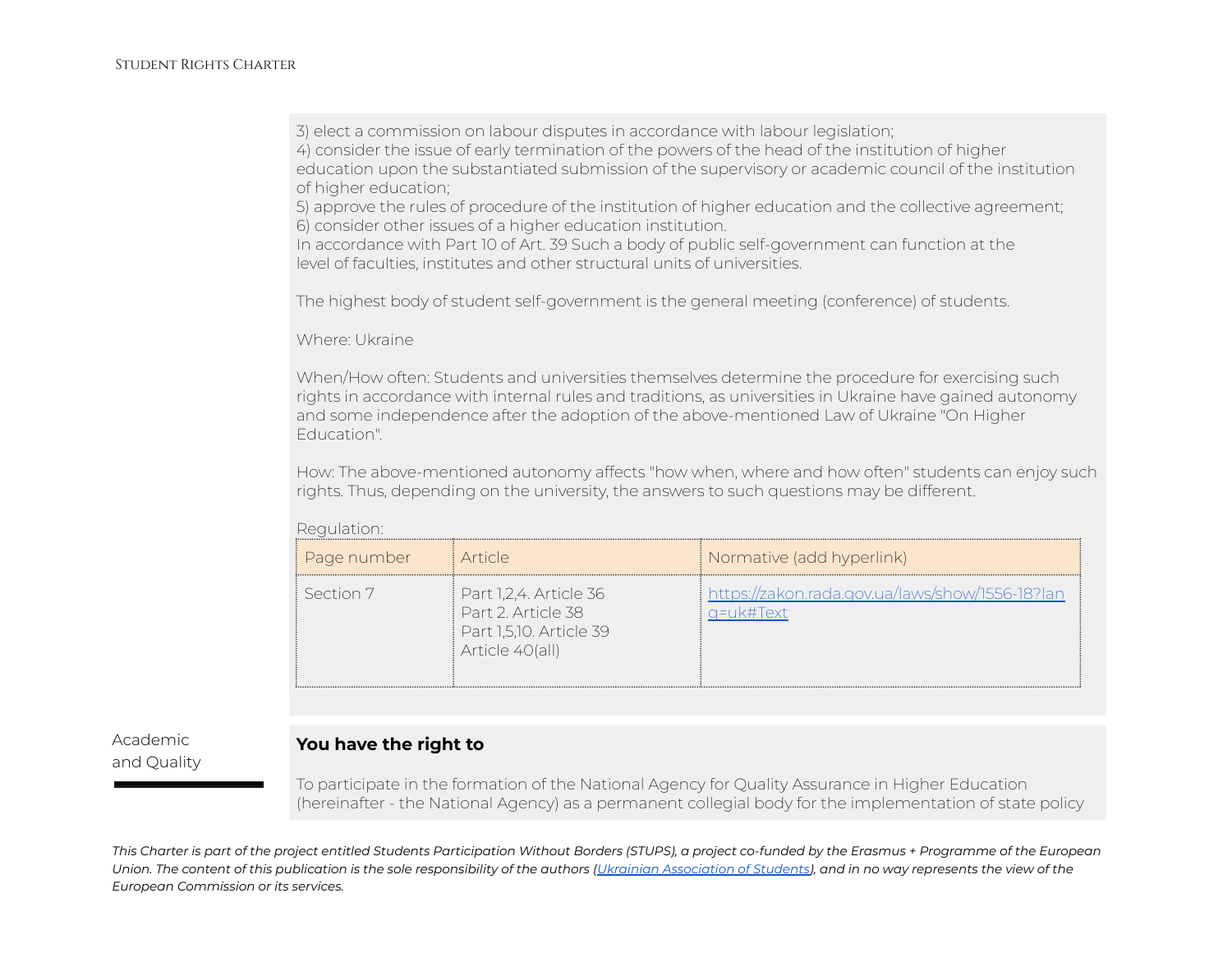in the field of quality assurance in higher education in Ukraine. Any of the students can take part in the competition and become a member of such an agency.

In accordance with Part 2, 3, 4 of paragraph 12 of the Statute of the National Agency for Quality Assurance in Higher Education, approved by the resolution of the Cabinet of Ministers of Ukraine of August 21, 2019 No 761.

In accordance with paragraph 7 of section 2 of the regulations on accreditation of educational programs for the training of higher education, approved by the Order of the Ministry of Education and Science of Ukraine dated July 11, 2019 No 977: Expert group for accreditation examination of educational programs, including one expert from among higher education seekers. That is, one-third of the experts in the expert groups are students. Such involvement is linked to higher education reform, which can only be done with the involvement of all stakeholders. Including students.

What: The mentioned provisions of laws and bylaws give the right to students of Ukrainian institutions to participate in the formation and promotion of the quality of higher education both in the country and in individual universities.

Where: University/national level

When/How often: University level national level during recruitments and competitions at the national level. And at the university level, it depends on the internal documentation and the consciousness of administrations.

How: By participating in national level competitions and participating in the internal quality assurance system of higher education at individual universities.

| ‡ Page number | : Article                                  | <i>[</i> Normative (add hyperlink)                                             |
|---------------|--------------------------------------------|--------------------------------------------------------------------------------|
|               | $\frac{1}{2}$ Part 2, 3, 4 of paragraph 12 | $\frac{1}{2}$ https://zakon.rada.gov.ua/laws/show/244-2015-%<br>$D0\%$ RE#Text |

Regulation: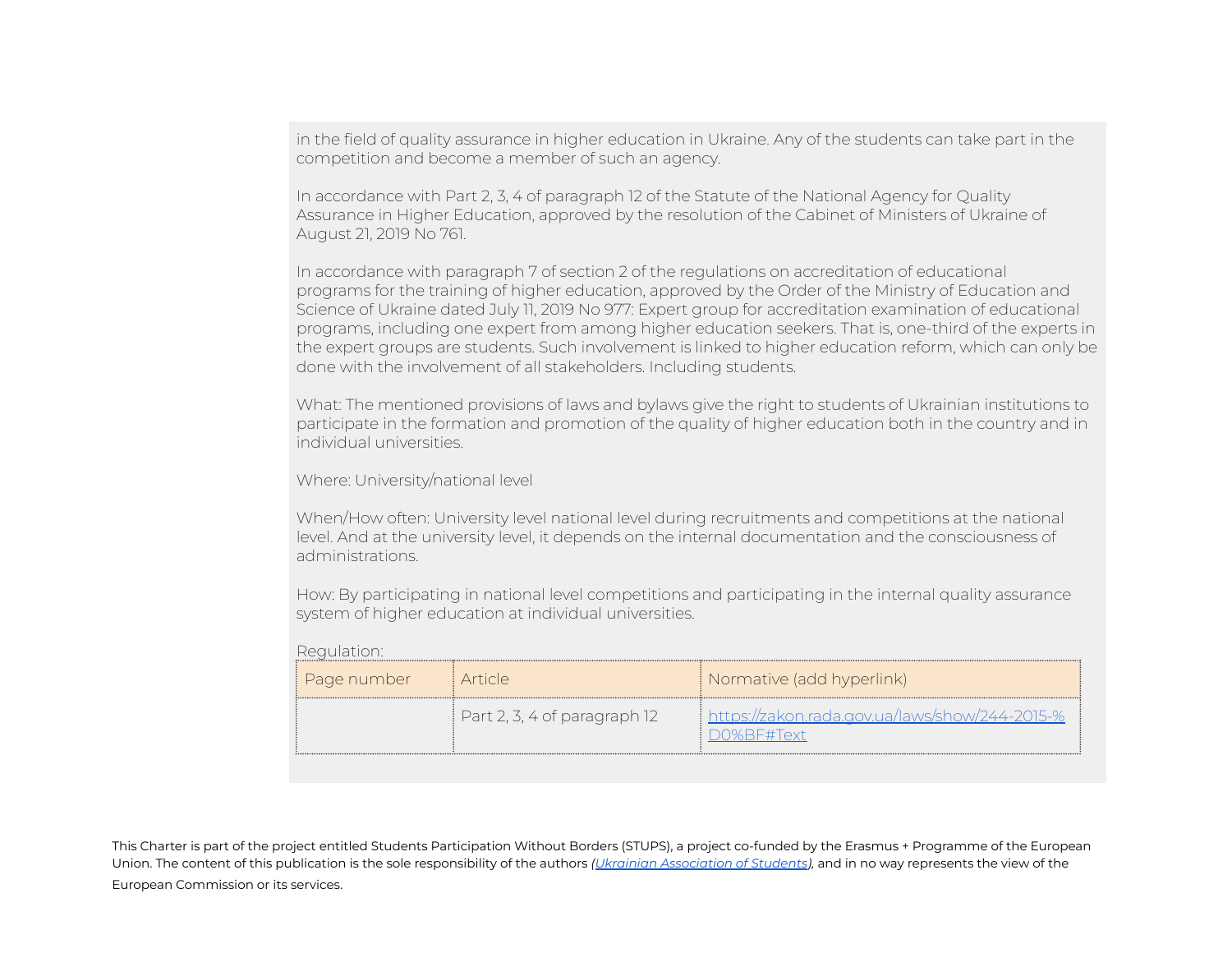Social, Cultural and Sports

### **You have the right to**

To Social, cultural and sports rights of students, which are enshrined in state policy, which is provided for in the Law of Ukraine on Higher Education. Social - paragraph 8 of Part 3 of Article 3 of this law The formation and implementation of state policy in the field of higher education are provided by providing persons studying in higher education, benefits and social guarantees in the manner prescribed by law Part 1 of Art. 4 for the realization of the right to higher education to persons in need of social support in accordance with the legislation, full or partial financial support of their maintenance is provided during the period of their higher education at each educational level.

Sports – paragraph 17 part 3 of Art. 34: The head of a higher education institution, within the limits of the powers granted to him promote the formation of a healthy lifestyle among higher education applicants, strengthen the sports and health base of the higher education institution, creates appropriate conditions for mass sports. Part 5 of Art. 40 Student self-government bodies have the right to organize sports events. paragraph 5, part 1 of Article 62: persons studying in higher education institutions have the right to free use of libraries, information funds, educational, scientific and sports facilities of higher education institutions;

In general, Article 62 of the said law provides many different kinds of rights which students further try to enjoy in the universities where they study.

What: In this case, many rights are granted to students, but their further implementation depends on the will of the university and its administration.

Where: At the national level, these rights are defined as basic and at the level of various universities can be granted additional.

When/How often: Depends on the specific universities.

How: By cooperating with student self-government bodies and relevant structural subdivisions of the university.

#### Regulation:

| . Page number | ATICF | Normative (add hyperlink) |  |
|---------------|-------|---------------------------|--|
|               |       |                           |  |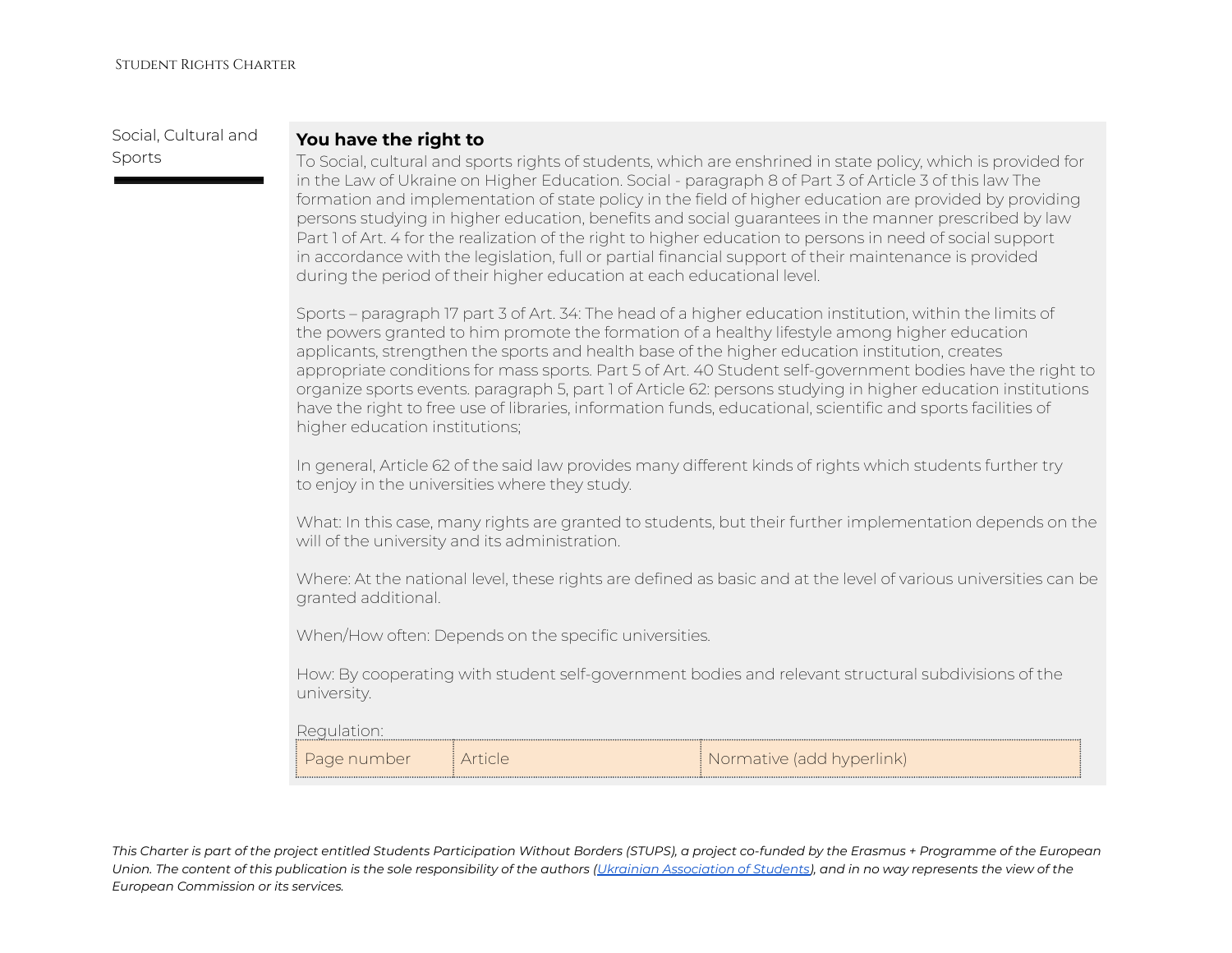| Paragraph 8 part 3 article 3<br>Part Larticle 3<br>Paragraph 17 part 3 article 34<br>Part 5 Article 40<br>Paragraph 5 part 1 article 62 | https://zakon.rada.gov.ua/laws/show/1556-18?lan<br>¤=uk#Text |
|-----------------------------------------------------------------------------------------------------------------------------------------|--------------------------------------------------------------|
| Article 62 (all)                                                                                                                        |                                                              |

### Equality and Inclusion

### **You have the right to**

You have the right to Equality and inclusiveness are envisaged, including the formation of state policy in the field of education, provided for in the Law of Ukraine "On Higher Education", paragraph 4 of part 3 of Article 3 Formation and implementation of state policy in higher education higher education, including the provision of additional support in the educational process of persons with special educational needs, in particular psychological and pedagogical support, the creation of free access for them to the infrastructure of higher education institutions; Article 4 of this law is clear in the understanding of equality:

1. Everyone has the right to higher education.

Citizens of Ukraine have the right to obtain higher education free of charge in state and municipal institutions of higher education on a competitive basis, if a citizen obtains a certain degree of higher education for the first time at the expense of state or local budget, as well as in other cases provided by law. Citizens of Ukraine are free to choose a higher education institution, a form of higher education and a specialty.

Citizens of Ukraine who have not completed education at the expense of the state or local budget at a certain level of education have the right to re-obtain higher education free of charge in state and municipal institutions of higher education at the same level of education, subject to reimbursement to the state or local budget. payment for training services, in accordance with the procedure established by the Cabinet of Ministers of Ukraine.

The right to higher education is guaranteed regardless of age, citizenship, place of residence, sex,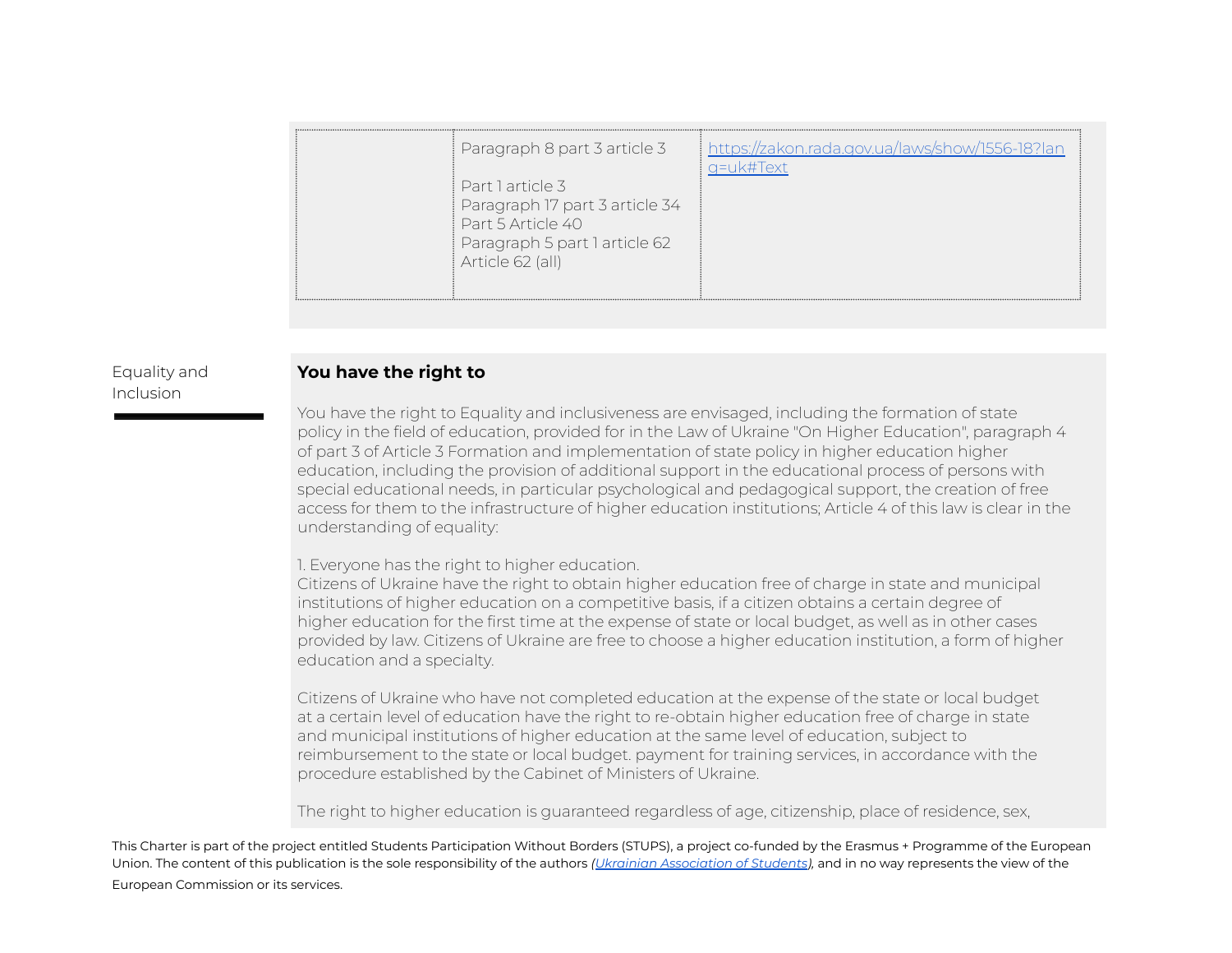skin color, social and property status, nationality, language, origin, health status, religion, criminal record, or other circumstances. No one may be restricted in the right to higher education, except in cases established by the Constitution and laws of Ukraine.

The establishment of restrictions and privileges determined by the specific conditions for obtaining higher education due to the peculiarities of obtaining a qualification shall not be considered discrimination against the right to obtain higher education.

To exercise the right to higher education for persons with special educational needs, higher education institutions create the necessary conditions for them to obtain quality higher education. To exercise the right to higher education for persons in need of social support in accordance with the law, full or partial financial support is provided for their maintenance during the period of higher education at each level of education.

Citizens of Ukraine have the right to receive free higher education in the second specialty in state and municipal institutions of higher education, if due to health they have lost the opportunity to perform official or official duties according to the previously obtained qualification, which is confirmed by the medical and social expert commission, and in other cases provided by law.

2. Foreigners and stateless persons, including foreign Ukrainians permanently residing in Ukraine, persons recognized as refugees, and persons in need of additional protection, have the right to receive higher education on an equal footing with citizens of Ukraine, including through state or local budget funds.

Other foreigners and stateless persons may obtain higher education at the expense of individuals (legal entities), unless otherwise provided by international treaties of Ukraine, approved by the Verkhovna Rada of Ukraine, legislation or agreements between higher education institutions on international academic mobility.

#### Where:

Only these norms regulate the rights of students to equality and inclusive higher education. Any other legal relationship is determined by the policy of the higher education institution and the rules that were issued within its autonomy.

When/How often: the law does not set such a framework, so again the university decides within its capabilities

How: by contacting university officials for support, or relevant organizations